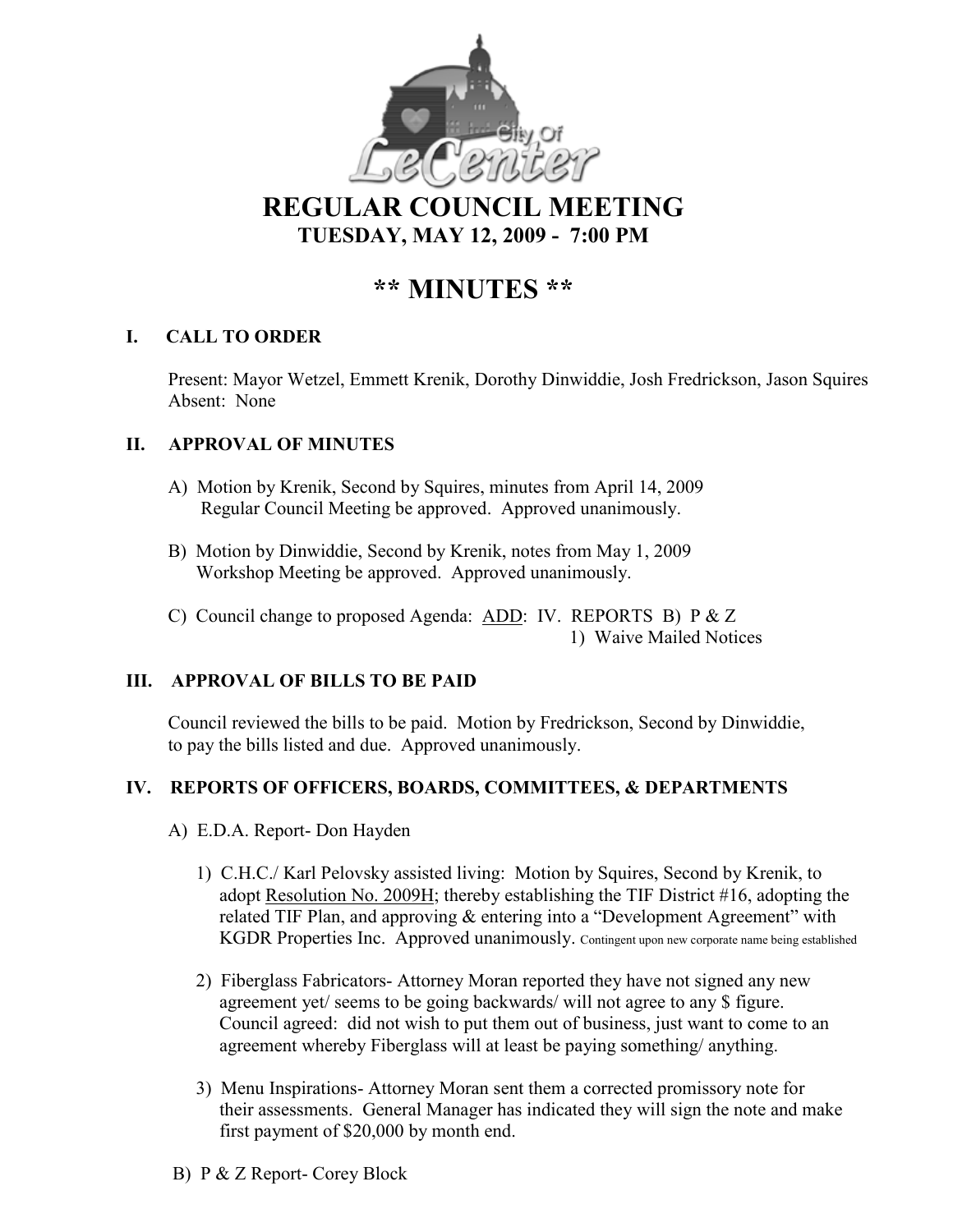Building Official Block reported: next P & Z meeting Thursday, May 28  $\omega$  6:00 pm for two public hearings: 1) Signs in B-2 District, and 2) Damage to Existing Buildings.

- 1) Mayor Wetzel did read the two "**Waive Mail otice**" statements for public hearings (#1) Signs in B-2 District AND (#2) Damage to Existing Buildings.
- C) Municipal Liquor Store

On-Sale Manager Mike Nelson gave the April report: Sales were \$74,767.84; up \$5,900 from March. Nelson reported: Sponsoring about  $1\frac{1}{2}$  softball teams this summer/ upcoming wine club trip to winery/ set August 8 for Back Alley Bash.

D) Police Department

Police Chief Pfarr reported on the police activities for month of April: 163 calls/ 2,761 miles patrolled. Pfarr reported: received a \$2,000 CenterPointe Energy grant for squad car computer/ no new info on the dog boarding.

E) Water, Sewer, Streets, Parks

Public Works Superintendent Curt Roemhildt gave his monthly report:

- •Water- noted MDH letter on water reporting/ noted ISO flow test results.
- •Refuse- installed the new/used transmission that came with the garbage truck/ small oil leak in truck yet.
- Sewer- MPCA permit: now taking public comment.
	- 1) must eliminate one sanitary by-pass by November 2010.
	- 2) must eliminate chlorine from water before we pump it into creek.
- Pool- crew will purchase paint and do our own touch-ups/ work continuing.

<u>Yes</u> to dust control: Winco road/ West Park lot/ West Park road  $\omega$  \$2,600.00.

- F) Bolton & Menk Engineering- Tim Loose
	- 1) 2006 Street & Utility Project: Sharon Street crown is settling out of compliance in most areas/ BCM Const. and WW Blacktop disagree on whose at fault/ Attorney Moran will contact the bonding company/ BCM has not delivered a load of black dirt to residents yet/ city crew deliver load of black dirt to Cary  $\&$ Diane Blank, 355 West Minnesota Street, for low spot near curb stop.
	- 2) 2009 Street Project (proposed): Andy Kehren of Bolton & Menk gave a lengthy update on the city's USRDA grant application: \$20.6M total project submitted (\$7.1M sanitary sewer, \$7.6M water, \$3.8M storm, \$2.0 other). Eligible for up to 45% grant of the \$20.6M project total (approx. \$9.6M grant). City has a lot of debt right now- capturing grant moneys would help keep the monthly EDU cost to the taxpayers down. Next step: Bolton & Menk would produce the Environmental Report and Engineering Report for a not-to-exceed cost of \$7,500.00 and three months time. Council agreed to this proposal.
	- 3) 2010 Minnesota Street Project: brief discussion/ this is now part of the 2009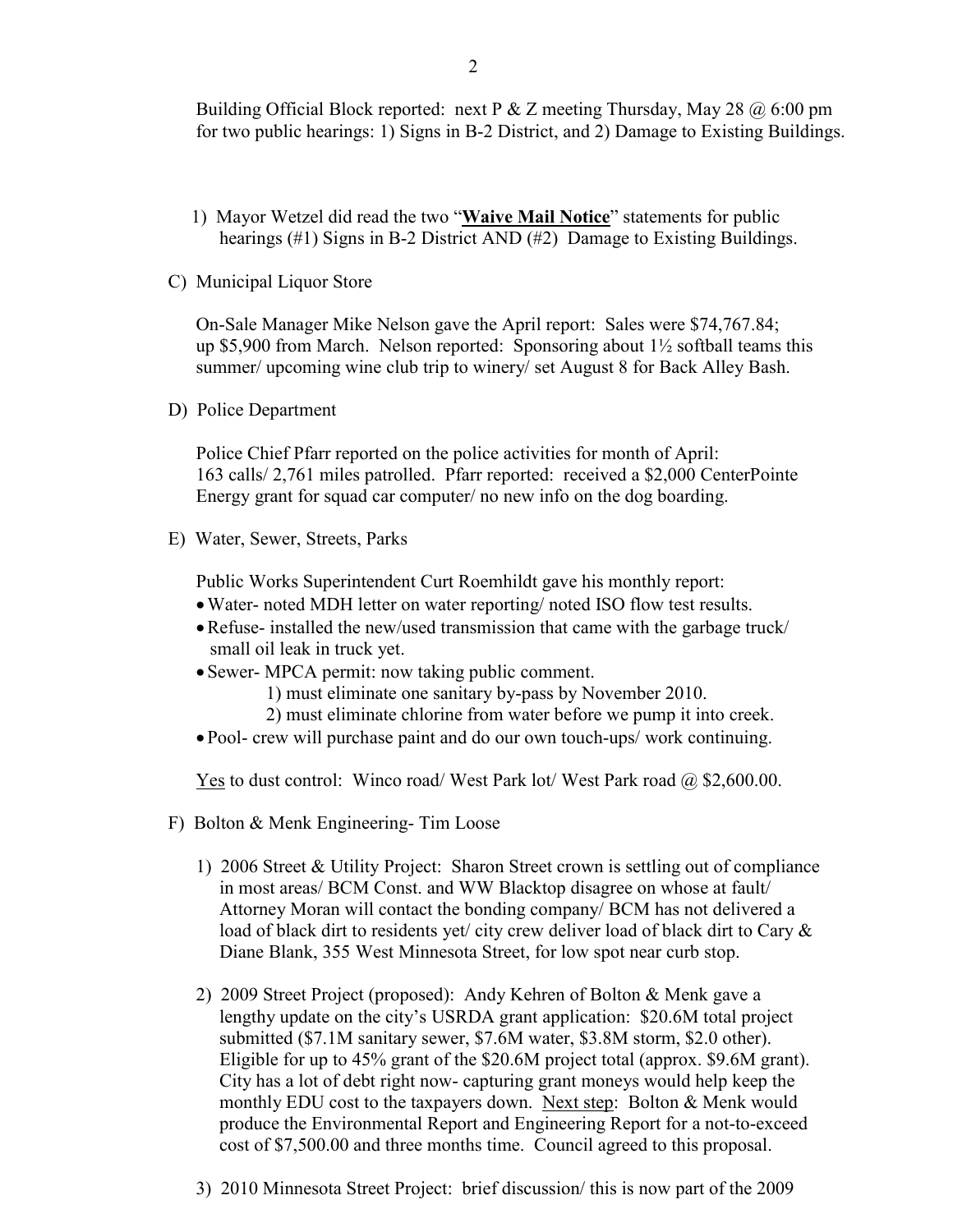Street Project grant application. Bolton & Menk noted their memorandum of issues still needing attention/direction. "Downtown Committee" will meet to complete the unresolved plan issues.

# **V. PUBLIC FORUM**

 Robert Selly (525 West Derrynane Street) was present to address the abatement/ zoning violation letter he received from the city. Specifically mentioned was 1) No outside storage allowed in I-2 Zone, 2) No equipment sales allowed in I-2 Zone, and 3) Equipment for sale may be parked in R.O.W. Letter from the city had requested to have the equipment for sale either removed from property or placed inside the building.

 Mr. Selly stated that was his business now- purchasing equipment from thru-out the states, fixing it up, then reselling the equipment. He stated that he had been doing this since he owned the property years ago. A big question was: what was the property zoned before it was re-zoned by the city some 10 years previous? Staff did not have that answer readily available, but offered to search for that info. To keep the process moving: Motion by Fredrickson, Second by Squires, to table the issue until the June council meeting. Motion approved by 4-1 vote, Krenik voting no.

#### **VI. OLD BUSI ESS**

- A) Rental inspection at Center Mall: Inspector Block reported that this project has slowed down considerably in the past month, but staff did allow Mr. Griffith to rent out an additional apartment that was cleaned up nicely. Therefore, Motion by Krenik, Second by Dinwiddie, to grant Mr. Griffith an additional 30 days to fix up the building. Approved unanimously.
- B) Motion by Krenik, Second by Squires, to approve swim pool fees for 2009, the same as 2008, as listed. Approved unanimously.

# **VII. EW BUSI ESS**

 A) Motion by Krenik, Second by Dinwiddie, to approve the 3.2% Beer licenses as listed and Club licenses for the American Legion & VFW Posts. Approved unanimously.

#### **VIII. ADMI ISTRATIO & MISC.**

- A) Motion by Krenik, Second by Dinwiddie, to approve for use the new "Special Event" permit form at no cost to applicant. Approved unanimously.
- B) Council agreed: Yes- free water in 2009 to residents on the 2006 Street Project to water sod.
- C) Councilwoman Dinwiddie reported on the new city website: cityoflecenter.com up and running by Monday, May  $18<sup>th</sup>$ .

#### **IX. ADJOURNMENT**

There being no further business, Motion by Squires, Second by Krenik, for